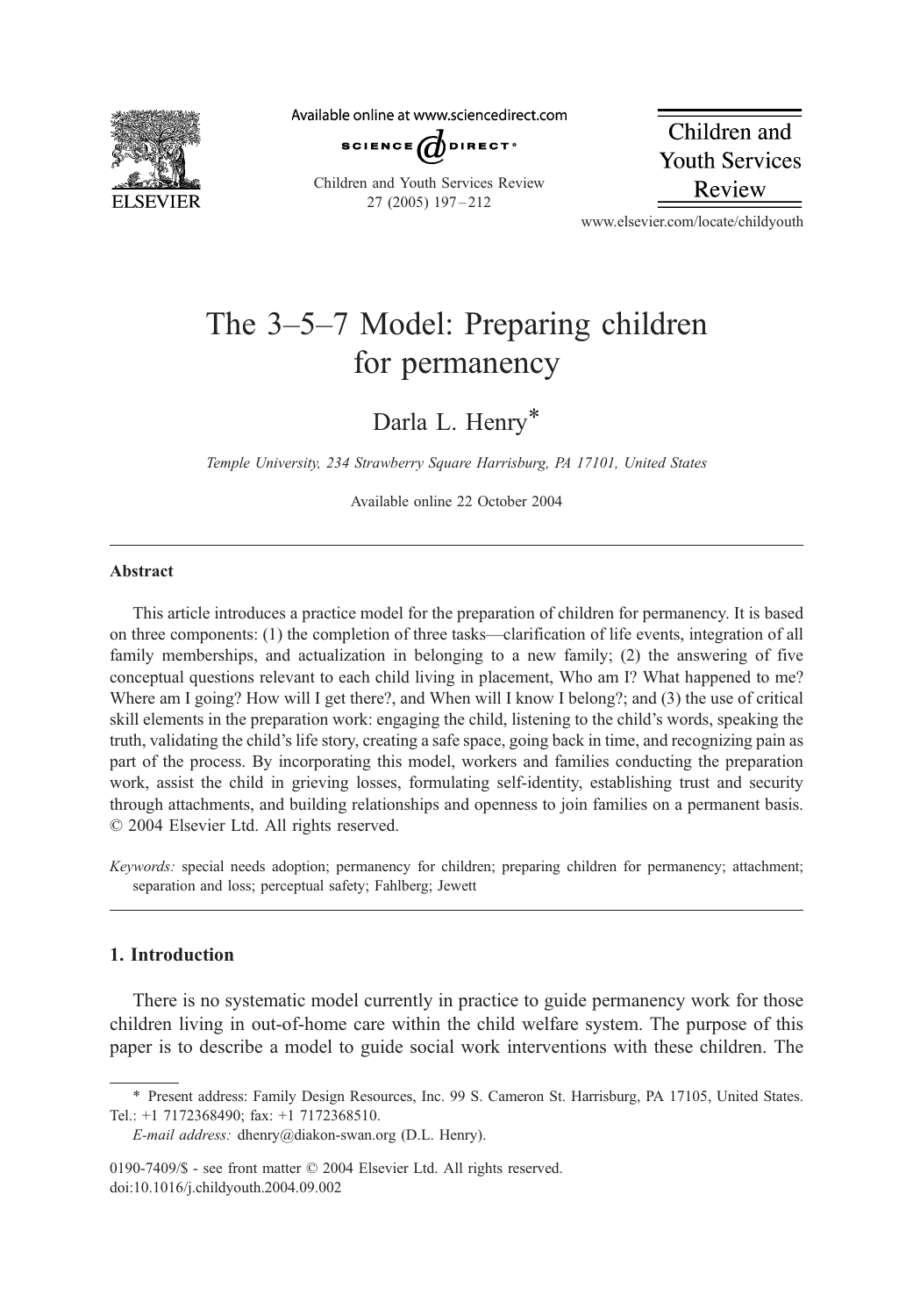model proposes specific intervention areas that will meet the needs of children who are dealing with issues of trauma, loss and grief. Although these areas have been previously identified as theoretically important, the model links these concepts to specific intervention strategies and an overall approach to facilitate permanency.

The 3–5–7 Model is a newly developed method that provides a specific approach for those who work and live with children in temporary care, remain in care and are making the transition to permanency through reunification, kinship care, adoption, or permanent legal custodianship. Much of the work done with children is predicated on the assumption that children in care have many unresolved losses. Therefore, the model incorporates activities involving the reconciliation of these losses, which can be accomplished through the exploration of three tasks, the answering of five conceptual questions, and the incorporation of seven critical skill elements.

# 2. The model

Central to successful transition of a child from uncertainty to permanency is the ability to understand and assess the child's readiness for permanence. The 3–5–7 Model is based on a formula that weaves together three components through a variety of activities that will assist the child in making a successful transition from uncertainty to permanency as he/she reconciles the separations and trauma of his/her life. These components are:

- ! Completing three tasks (CIA): clarification, integration, actualization
- ! Answering five questions: Who am I?, What happened to me?, Where am I going?, How will I get there?, When will I know I belong?
- ! Implementing seven critical elements: engage the child in the process; listen to the child's words; when you speak, tell the truth; validate the child and the child's life story; create a safe space for the child as he/she does this "work"; it is never too late to go back in time; pain is part of the process

By applying these skills and exploring the answers to these questions, the child is able to clarify life events, integrate family memberships and accept membership in various family systems, and, in the process, actualize belonging to one "permanent" family.

The core work of the 3–5–7 Model focuses on the issues of loss, identity, attachment ([Morton, 1984\)](#page-15-0), relationships, and safety ([Henry, 1999\)](#page-14-0). [Siu and Hogan \(1989b\)](#page-15-0) presented a continuum for the clinical themes of separation, loss, identity, continuity, and crisis. Ignoring continuity increases the child's confusion about identity; loss is connected to the child's identity; separation from a significant person constitutes a crisis for the child; and threat to identity increases the child's vulnerability to crisis.

# 3. Tying the model to literature

[Henry \(1999\)](#page-14-0) explored safety and relationship building. An abused and/or neglected child has an enduring need for safety. The child's perception of safety subsequently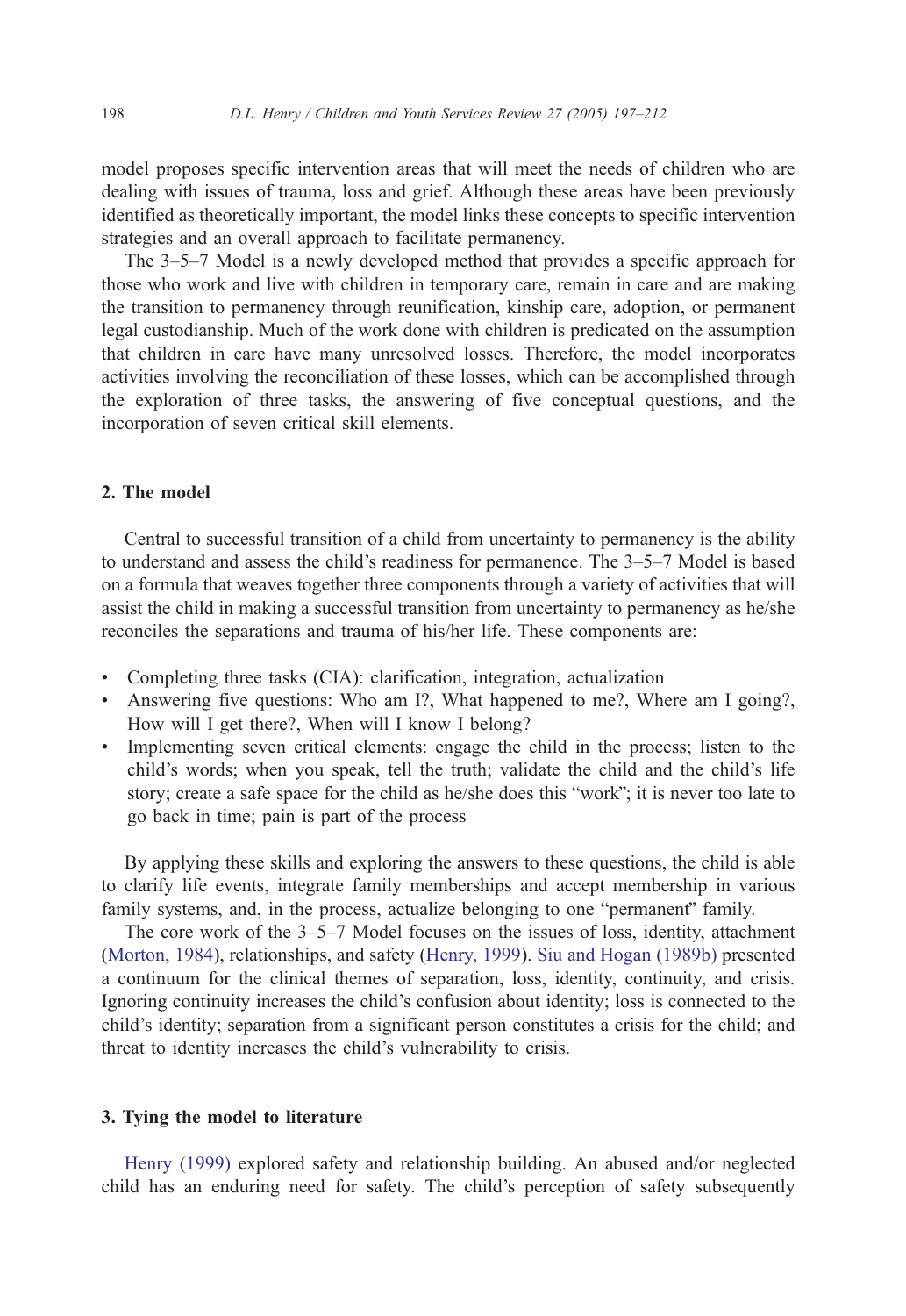becomes a critical element in the placement of many children. Although foster care is meant to provide a safe environment for the child, the child's perception is that foster care is a change that results in feeling unsafe. Children develop instincts in their social contexts and relationships as to whether this new environment will be a safe environment in which to complete their grief work (or to at least begin the grieving process). Although placement intentions are always intended to assure safety for children, the child alone determines whether he/she perceives a feeling of safety in his/her connections with others.

A review of the literature shows that no standard approach to preparing children for permanency has been established. Although the issues (separation/loss, abuse/neglect, and attachments) for children have been identified and treatment approaches have been suggested, a model for intervention that provides consistency for the child and a common framework and language for those engaging the child in this preparation work is missing. A 2002 survey conducted by the Pennsylvania statewide adoption hotline, Helpline, revealed that, of 32 states responding, only 5 (Maine, Massachusetts, Missouri, Mississippi, and New Hampshire) had a state sponsored initiative for preparing children for adoption/permanency.

Preparing children for adoption/permanency has long been recognized as a goal for children living in placement with the child welfare system: "Effective preparation of special-needs children for adoption is essential to a successful adoption program" ([McInturf, 1986\)](#page-15-0). Since the mid-1960s numerous researchers and practitioners have discussed the need to prepare children for this process, and they have identified a variety of techniques and approaches to do this work (Alexander, 1999; Brodzinsky  $\&$  Schechter, 1990; Fahlberg, 1991; Fahlberg & Jewett, 1982; Horner, 2000; Jewett, 1978; Kagan, 1980; Komar, 1991; Morton, 1984; Rycus & Hughes, 1998; Siu & Hogan, 1989a).

[Jewett \(1978\), Fahlberg \(1979, 1991\), Fahlberg and Jewett \(1982\),](#page-14-0) and [Donley-Zeigler](#page-14-0) (1996) have been pioneers in the field of placement issues and preparing children for permanency. Each has made significant contributions towards understanding the issues for children in placement and provided practical approaches for working with children.

The primary goal in preparing children for permanency is to assure readiness (the child's acceptance of a new family) for placement with a permanent family. Preparation for permanency must address the major issues of loss, identity, and attachment ([Jewett, 1978;](#page-14-0) Morton, 1984) through a process of clarifying life events with the child (what has happened), integrating experiences with past families and/or caregivers (the experience of being a member of more that one family), and helping the child actualize permanency (reunification or adoption) ([Child Welfare League of America, 2000; Donley-Zeigler,](#page-14-0) 1996; Gries, 1986; Rycus & Hughes, 1998).

The language, "preparing children for adoption", has been used as a description for two distinct, but interrelated goals in permanency planning. Field Guide to Welfare Child ([Rycus & Hughes, 1998\)](#page-15-0) outlines two activities for permanency planning: actual placement work, and the assessment of the child's development in a conceptual framework for preparing the child for adoption.

The first activity, in this guide, includes concrete steps toward the placement of a child, primarily telling the child about the family, arranging for visitation, and evaluating the "success" of these preliminary contacts so that a match is made between the interested family and the waiting child. The second activity references the process in which the child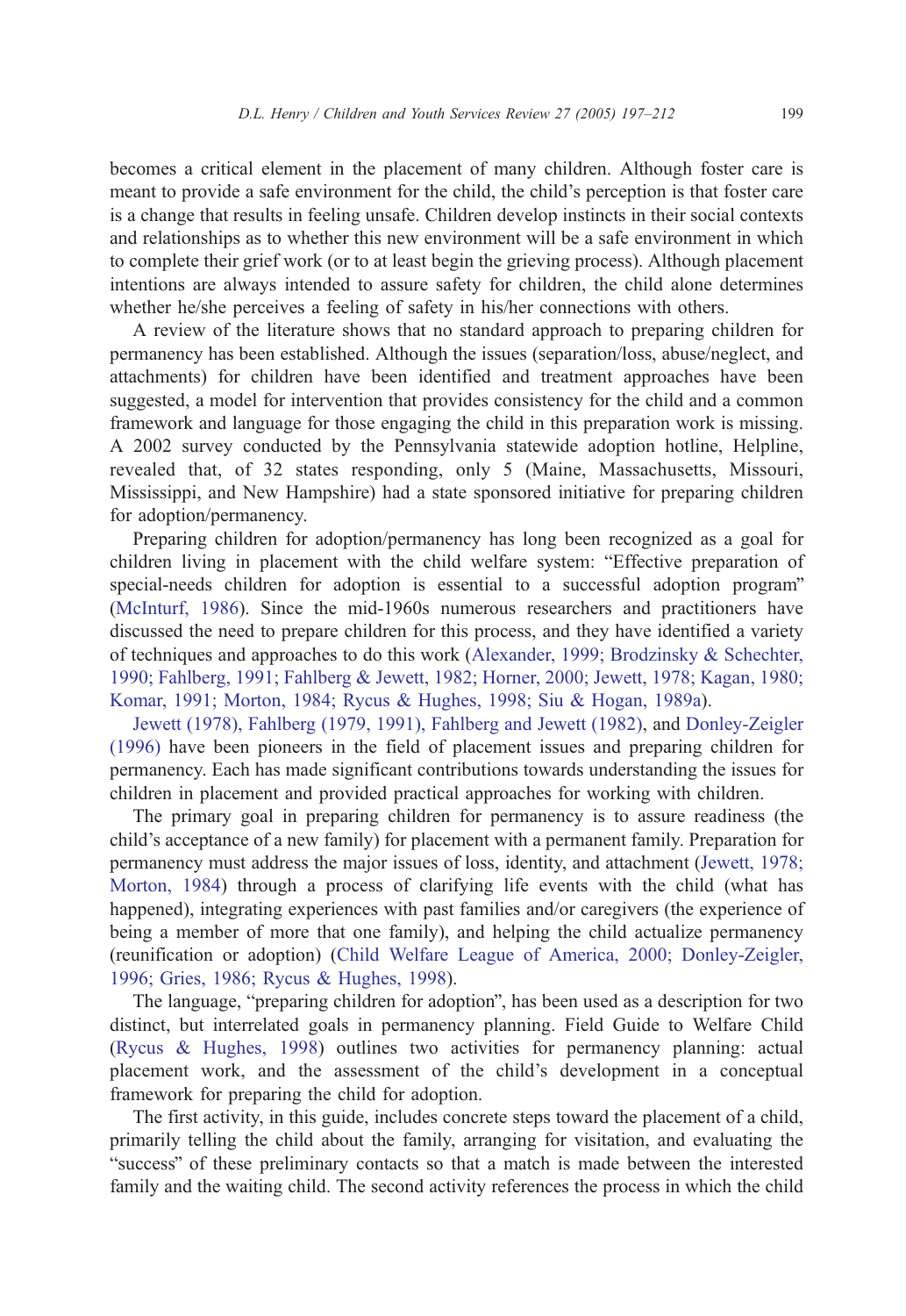is helped to cope with and to understand feelings. Efforts are made to identify/assess the steps to help the child process and resolve past issues of abuse and prior placement experiences. This second activity towards preparing children for permanency is the focus of this article.

# 3.1. Clarification, integration, and actualization

The tasks of clarification, integration, and actualization ([Donley-Zeigler, 1996\)](#page-14-0) guide our interventions with children in preparation for readiness to accept membership in new families. Although these tasks provide a method to assess readiness, they are also indicators of where the child is in moving towards reconciliation of losses ([Wolfelt, 1996\)](#page-15-0) and resolution through the grief process.

Clarification is the task of assisting the child in understanding what has happened in life. Essentially, clarification means to identify and make sense out of the events of his/her life, to provide a factual base to understanding and to clarifying what is real and what is unreal for the child. Clarification is a lengthy process. Progress depends upon where the child is developmentally and cognitively as well as his/her readiness to accept information about his/her history and life events. This is not a linear process, but one that ebbs and flows in the ongoing work being conducted with the child.

Integration is the process through which children develop the ability to understand their membership in numerous families. Many children in placement have lived with a variety of individuals or families prior to coming into care. Their membership in all of these family systems needs to be explored so that children begin to understand who had meaning to them and for whom they had meaning. As a result, they gain the perspective that they belonged to more than one family. During integration, children accept that they do not have to choose membership in one particular family. Moreover, they begin to deal with loyalty issues towards their biological parents, and biological family members, if they are not going to return home.

Actualization is the ability of children to begin visualizing their membership in one specific family. Whether they move towards permanence through adoption, reunification, kinship care, or permanent legal custodianship, they visualize what it is going to be like to be a member of the family. Too frequently, this process does not occur until after children have been in their adoptive or permanent family placement. In an ideal world, this process would be conducted or completed during the pre-placement phase as children are developing relationships with their new permanent family.

#### 3.2. Five questions

Children living in the child welfare placement system experience multiple losses due to the traumas of abuse and separations ([Donley-Zeigler, 1996\)](#page-14-0). Many of the issues related to behavioral difficulties, behaviors that are difficult to manage in the foster care system and subsequently in adoptive homes, are the result of the unresolved grieving process for children who have been in the system.

Critical knowledge of the impact of separation and loss influences the assessment of and interventions with children who present these behavioral reactions. Too frequently,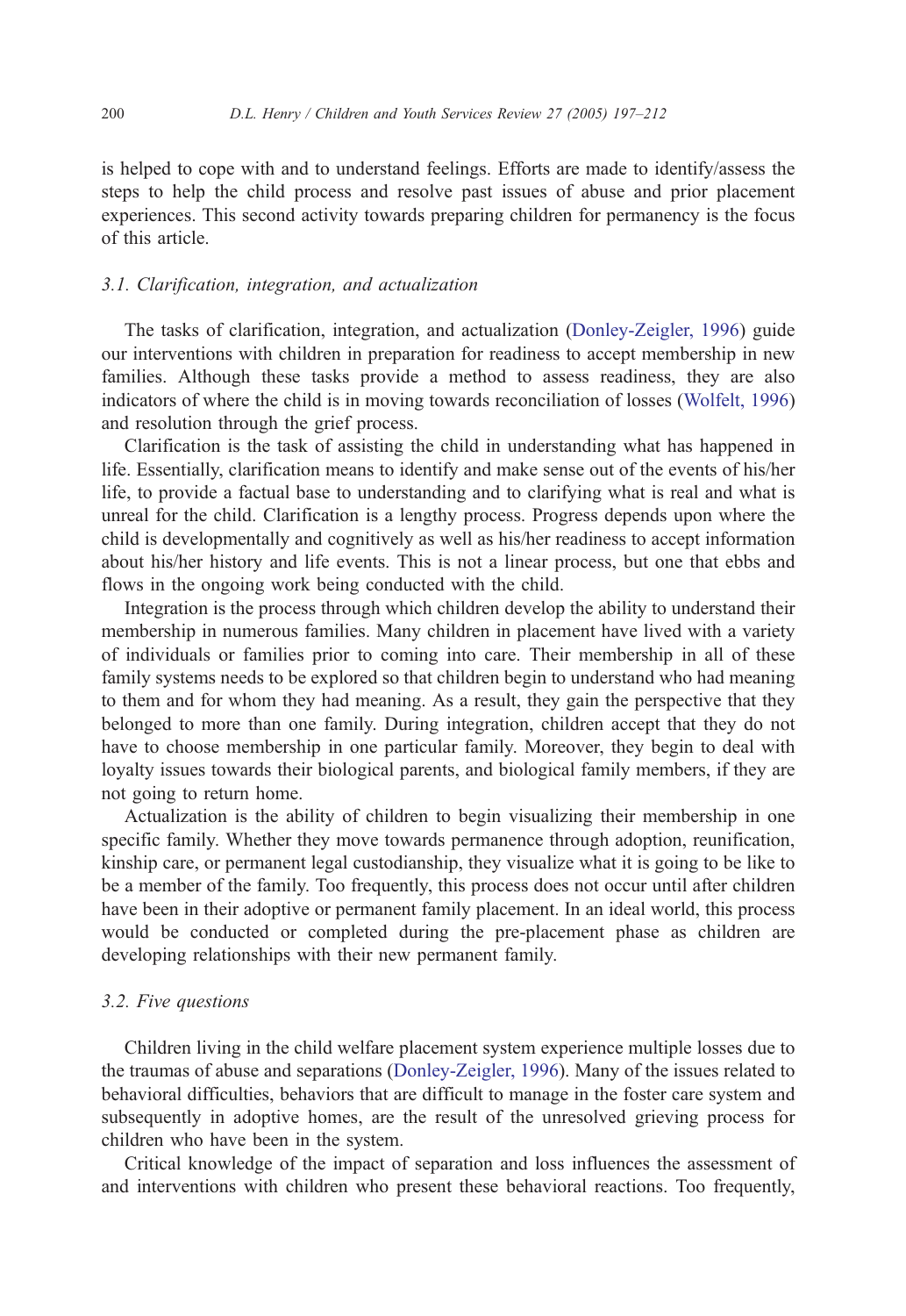children are viewed as disturbed rather than grieving ([Fahlberg, 1991; Rycus & Hughes,](#page-14-0) 1998). [Brodzinsky and Schechter \(1990\)](#page-14-0) have suggested that much of what has been called pathogenic in the adopted child's behavior is nothing more than the unrecognized manifestation of an adaptive grieving process. In her work on treating complicated mourning, [Rando \(1993\)](#page-15-0) describes intensified rage states and categorizes three states of pathological grief—fear, rage, and deflection; however, no diagnostic category has been established for children experiencing long-term "temporary" losses.

These symptomatic children are commonly diagnosed with adjustment disorders, conduct disorders, oppositional defiant disorder (ODD), and attention deficit hyperactivity disorder (ADHD) ([Gries, 1986; Kagan, 1980\)](#page-14-0). [Rycus and Hughes \(1998\)](#page-15-0) state that the anger and oppositional behavior in children is often diagnosed as severely behaviorally handicapped or emotionally disturbed.

Children have many conceptual questions related to their losses, subsequent feelings, and uncertainties about where they will be living. The answers to these questions are critical to their readiness to transition to permanency: Where have I been? Who am I? Where am I going? How did I get separated from my family? What will happen to me? Why did this happen to me? Why didn't my parents raise me? Will my adoptive parents keep me? What did I do to deserve this? Does anyone know I am here, or even care? ([Bothun, 1994; Brodzinsky & Schechter, 1990; Grabe, 1990; James, 1994; Jewett Jarrati,](#page-14-0) 1994; Littner, 1975). In the 3–5–7 Model, five questions emerge to provide a frame of reference that addresses the issues of loss, identity formation, attachment, relationship building, and claiming/safety. Each question correlates to these five issues.

| What happened to me?       | Loss            |
|----------------------------|-----------------|
| Who am I?                  | Identity        |
| Where am I going?          | Attachment      |
| How will I get there?      | Relationships   |
| When will I know I belong? | Claiming/safety |

Exploring these five questions and issues organizes the work to be done through various activities and techniques, such as life books, timelines, and collages. As each of these questions is addressed, the child also moves through the tasks of clarification, integration, and actualization.

#### 3.2.1. What happened to me?—(loss)

The first question, "What happened to me?", addresses children's losses in placement. Children placed into foster care experience the loss of biological family members, friends, pets, schools, previous caregivers, their familiar environment, and established relationships. By clarifying for children what has happened in relation to the events under which they came into care, their understanding of why they are now currently living where they are, and where they have lived in the past, this review provides the opportunity for the child to integrate new family memberships. Clarification here also makes efforts to answer why they may no longer be returning to the care of a biological family member.

Even though life may have been less than perfect, as the question "What happened to me?" is answered, children will grieve these losses ([Donovan & McIntyre, 1990; Edelstein,](#page-14-0)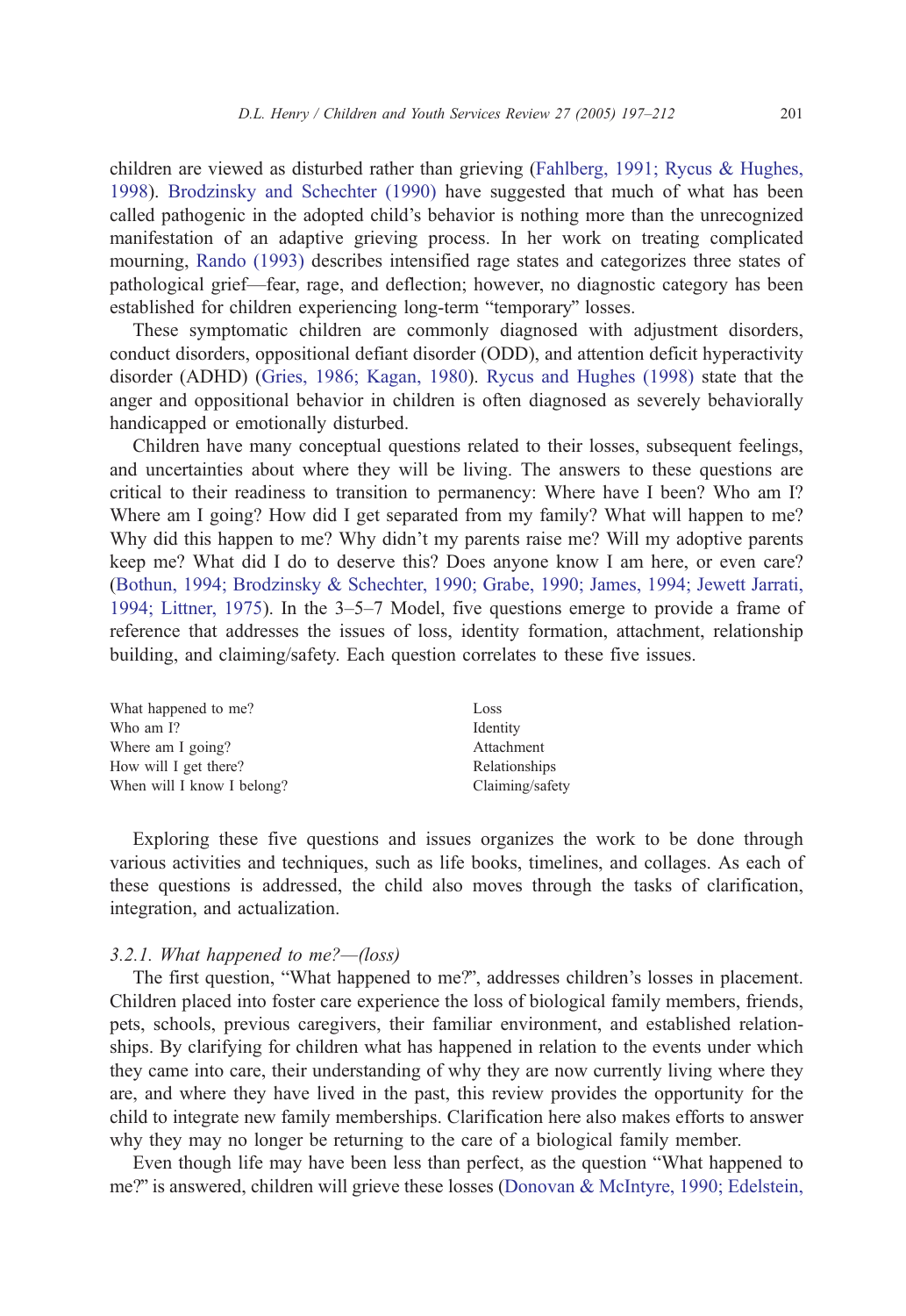Burge, & Waterman, 2001; Rycus & Hughes, 1998; Timberlake & Verdieck, 1987). For many children in care, contact has been ongoing with biological families, due to delays in termination of parental rights and goal change to adoption if the child will not be returned to parental custody. However, children still have the feelings of loss that occurred at the point of removal from this parenting relationship. Hence, grief work should begin at this point. Where possible, families can assist their children in forming relationships with new caregivers by giving them their blessing to do so.

Children grieve and adults must understand their intensely painful responses to trauma and loss ([Rando, 1993\)](#page-15-0). Many children in the child welfare placement system experience non-resolution of their losses. Although endeavoring to mourn, they find minimal consistency or validation to support this mourning process. As a result, there is an increasing intensity of their unexpressed feelings and behaviors, deepening depression and the progression of protest into anger and ultimately rage.

Children whose grief has not been recognized, increase shock/protest behaviors, and the behaviors progress from protest to anger to rage. Frequently, the rage behaviors of children are layers of unresolved grief. Understanding normal consequences of loss provides prerequisites for treatment and helping children mourn losses. The emotions of anger, hostility, and frustration in children who mourn manifest as difficult behaviors to tolerate.

Children who do well in foster homes and adoptive placements may do so because of the conscious or unconscious ability of those foster and adoptive parents to assist children in grieving their losses. By understanding that the behaviors of most children in care are the result of unresolved loss, a different perspective can be taken on how to work towards the resolution and reconciliation of their previous losses. [Rycus and Hughes \(1998\)](#page-15-0) suggest that, if behavior is properly identified as an expression of normal grieving, caregivers are more able to support, and provide opportunities to express angry feelings, while setting limits. It should always be assumed that children are experiencing separation trauma.

Children may express grief through acting out and engaging in aggressive behaviors with the only available adult, frequently the new foster parent. Asking the child to make a commitment to a family brings him/her into conflict with the internal controls that may have been developed for survival ([Grabe, 1990\)](#page-14-0). Within the child welfare system, it is often at this point that foster parents may have reached their limit of tolerance and have asked for the removal of that child. The removal of the child then establishes another loss—another unresolved loss, once again contributing to that sense of "unsafeness" for a child in transition. It also increases the child's behaviors around raging and/or withdrawal.

"What happened to me?" speaks specifically to the loss issues for children and clarification of life events assists the child in the reconciliation of their previous losses. Throughout the work, in finding answers to this question, activities are focused on helping children find ways to grieve these losses. It is painful work for the child and can be painful for the worker helping the child through this grieving process.

According to [Grabe \(1990\),](#page-14-0) children do not understand the meaning of "temporary" and they are expected to absorb anger from all of the moves. Successfully facilitating the grieving process will bring out angry feelings that must be managed in the child ([Fahlberg,](#page-14-0)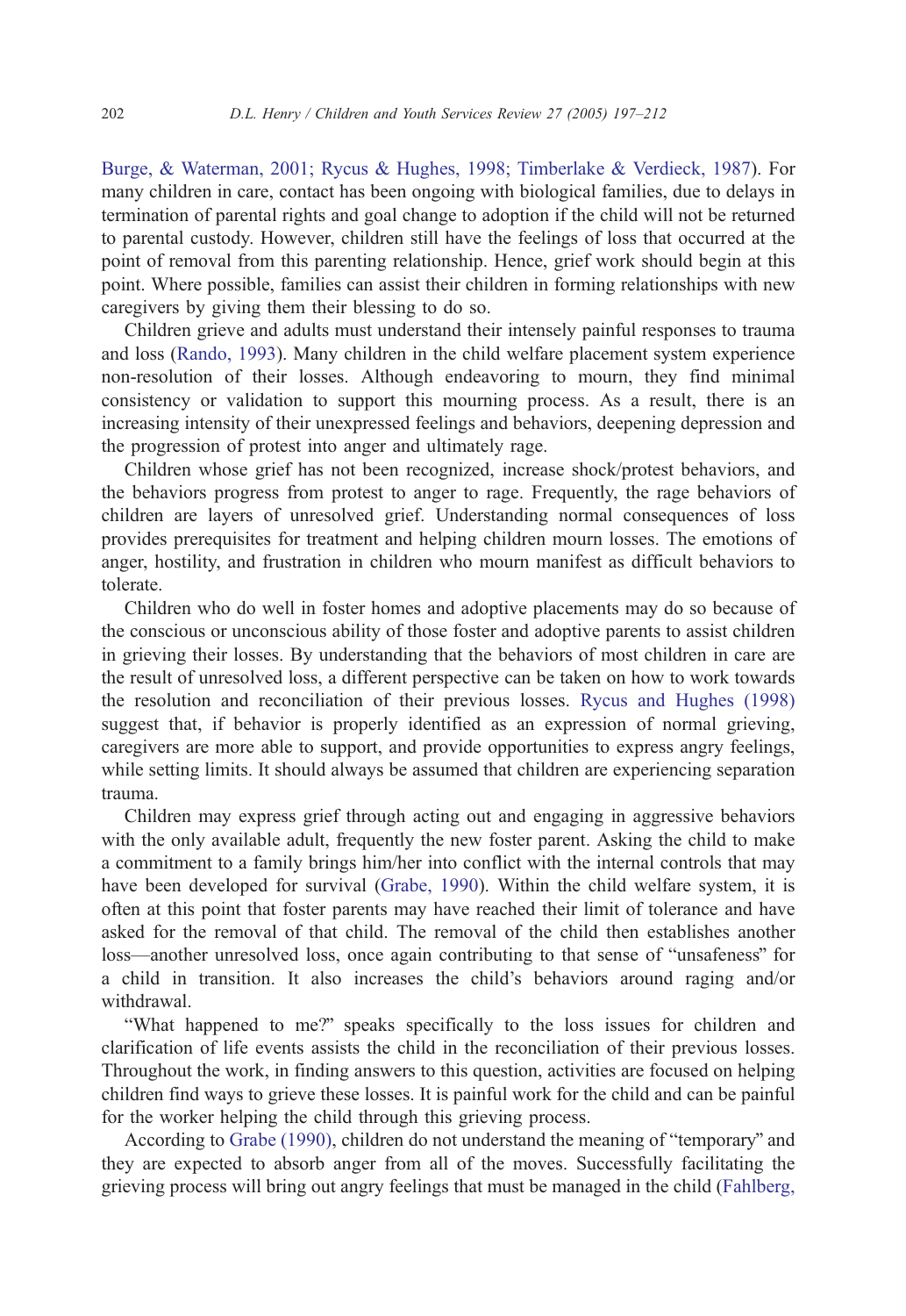1991). However, as children move through understanding to acceptance of the losses, they are better able to do the tasks of the integration phase.

Exploring loss and disruption from the perspective of meaning and concerns of the child frequently differs from what is assumed by an adult, who looks at loss from an adult perspective ([James, 1994\)](#page-14-0). It has been well documented that the preparations of a child are essential to the success of placement and that the child needs to work through grief issues to be able to bond with the new family ([Berman, 1986\)](#page-14-0). The use of life books, timelines, life maps, and collages are excellent tools for this process.

#### 3.2.2. Who am  $I?$ —(identity)

Children's identity is formed through a variety of interactive patterns with those individuals in their lives. Identity formation is a developmental process, traditionally culminating in adolescence with a sense of self ([Erikson, 1963\)](#page-14-0). The loss experienced by adopted children centers as much on self-identity as on the lost relationship with the birth parent(s). Their lives are forever different ([Van Gulden & Bartels-Rabb,](#page-15-0) 2000). Identity confusion results from having a variety of caregivers, the loss of biological parent connections, and subsequent caregivers in the placement system.

Because children in care have lived in a variety of home environments with various caregivers, this question, "Who am I" is more difficult to answer. The challenge for children in placement, in terms of knowing who they are, is putting together fragments of information in a confusing puzzle. They have received a variety of messages regarding who they are, what has been acceptable about them, and what has been liked or not liked about them. The activity and techniques used here provide children with a more complete sense of identity in the ongoing search for self.

For separated children growing up in "substitute" forms of care, studies ([Jewett Jarrati,](#page-14-0) 1994; Siu & Hogan, 1989b) suggest that the achievement of a clear sense of identity and sense of security are linked to several factors: (1) the childhood experience of being wanted and loved within a secure environment with quality attachments; (2) knowledge and awareness about personal history, heritage, and genealogy; and (3) the experience of being perceived by others as a worthwhile person. The need for connectedness and continuity in family ties is crucial for emotional growth ([Brodzinsky & Schechter, 1990;](#page-14-0) Martin & Groves, 1998; Rosenberg, 1992).

As children find answers to the question, "Who am I?", through clarification and integration, they develop a more complete picture of self, a sense of identity, and an integration of life events and family memberships. This clarification process helps them sort out what may be factual and what may be non-factual.

The integration process involves dialogue and interactions with children to help them look at all of their families. It provides the opportunity for children to think about their own family, what have been their memories of those individuals, and what messages they have been given about who they are.

#### 3.2.3. Where am I going?—(attachment)

The process of answering this question, "Where am I going?", integrates aspects of all five questions for children: losses, identity, and forming new relationships (attachment) in a perceived safe environment. This is central to helping children make the transition from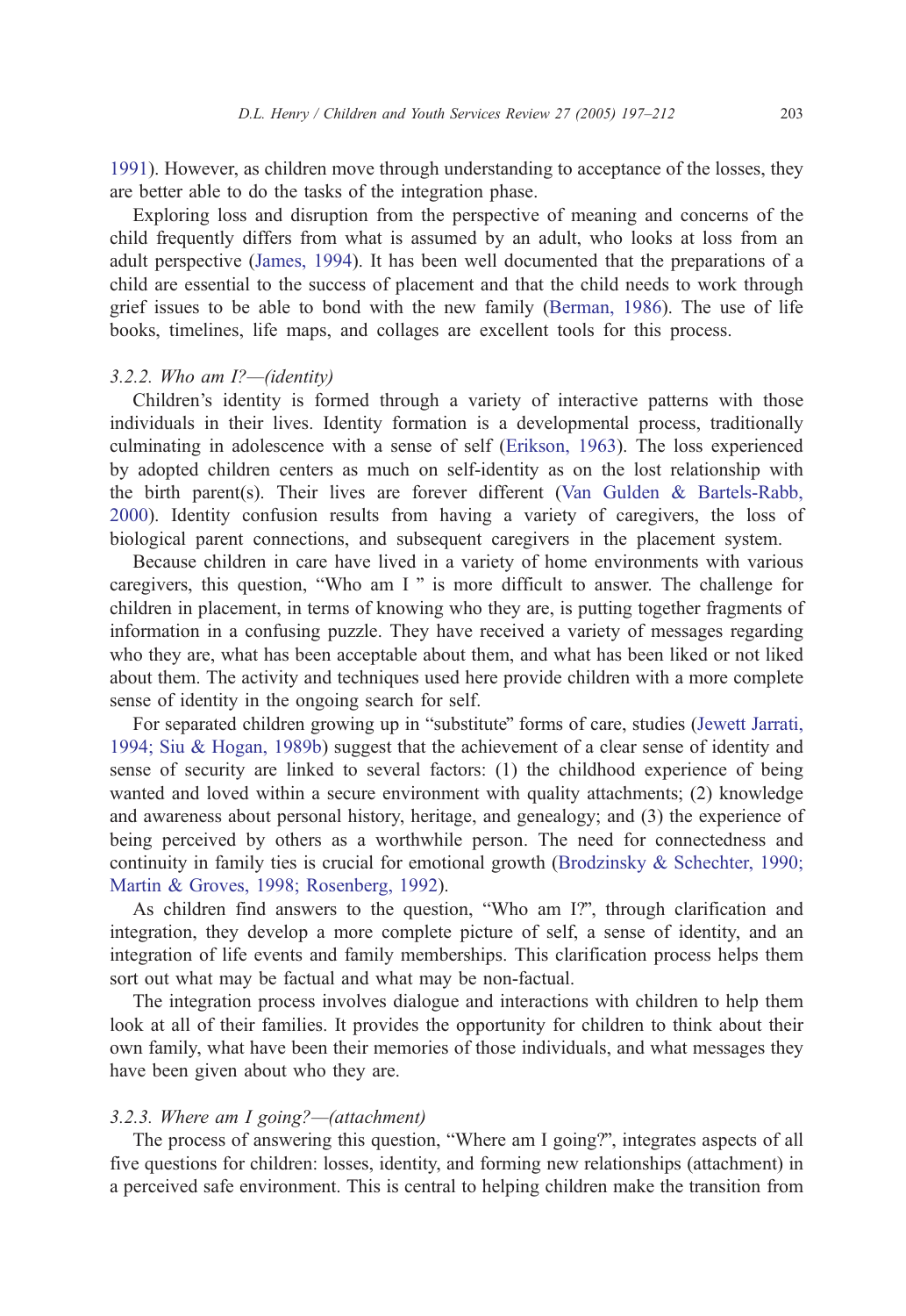the past to the present and develop a plan for the future. Foster children know there are no guarantees or assurances that, where they awaken in the morning, is where they will be sleeping that night.

The work of [Bowlby \(1980, 1988, 1982\)](#page-14-0) on separation and attachment provides a foundation for understanding how children experience and respond to loss. Children living in placement have experienced numerous disruptions to their relationships. If they receive prompt, accurate information about what has happened, are permitted to ask questions and receive honest answers, then they usually have the capacity to establish new relationships and form attachments within the construct of family settings ([Jewett](#page-14-0) Jarrati, 1994).



As children successfully engage in the grieving work, their ability to attach improves. What is the children's capability to attach? What attachment difficulties have they had in the past? Who is relevant and meaningful in their lives? What traits and qualities are important to them in peers, adults, and other individuals? Answers to these are all critical components helping children to know where they are going.

[Fahlberg \(1979\)](#page-14-0) developed the following arousal relaxation cycle (also known as the need cycle and the attachment cycle), a visualization of the attachment process, to guide understanding of what happens when children have needs, how need satisfaction affects attachment, and how the cycle ultimately affects trust and security.

This cycle is predicated on the meeting of needs to establish a sense of security as well as a sense of trust that these needs will be met again as they arise in the future. When physical and/or psychological needs are responded to consistently, a child learns to trust caregivers to satisfy needs. Ultimately, the child perceives the individual as safe and a feeling of trust/security is established as a basis of building the relationship. Without this need-response reaction—trust and security may be tentative, thus resulting in insecure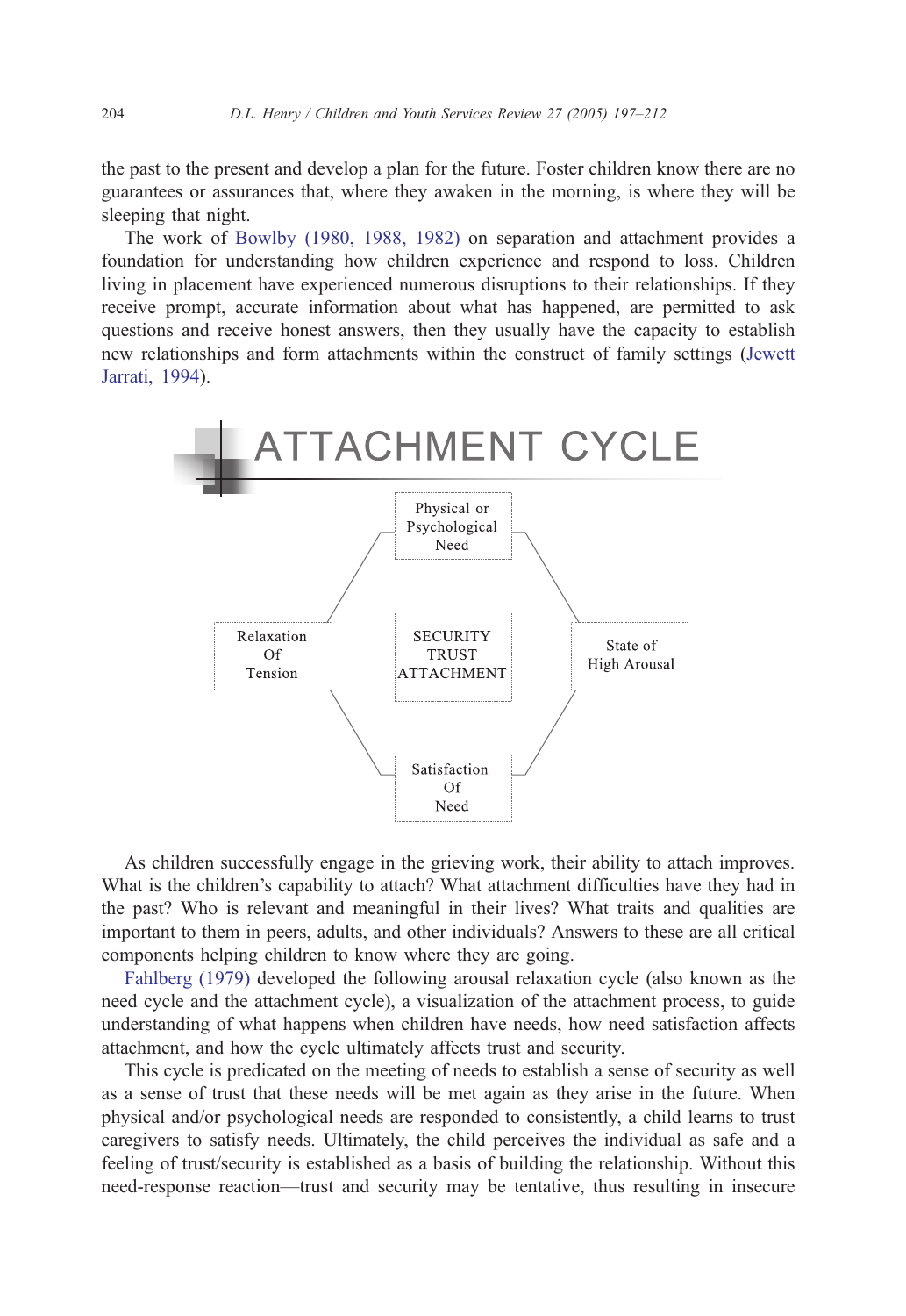attachments/relationships throughout a child's life. The attachment cycle is critical to understanding how children form attachments.

The strength of attachments is based on the elements of stability, continuity, and mutuality ([Hess, 1982\)](#page-14-0). Stability consists of a supportive environment that does not interfere with parent–child relationship building. Continuity assures that the parent or adult will be available to respond to the child's needs. Mutuality is the interaction between the child and adult/parent, which reinforces the experience that each is important to the other. For children to reconcile losses, a secure environment and positive relationships are essential. This allows them to integrate emotions and behaviors preparing them to move forward. Grieving children who do not find continuity, stability, and mutuality in relationships become stuck and express behaviors on a continuum from attachment difficulties to reactive attachment disorder.

In the 3–5–7 Model, the [Kubler-Ross \(1969\)](#page-15-0) stages of grieving (denial, shock/protest/ anger/rage, bargaining, depression, and acceptance) are overlaid with the attachment cycle to provide an understanding of the behaviors that children may be presenting in the context of the separation/grieving process.



The behaviors (state of high arousal) occur as a result of feelings associated with hurt and pain, due to loss/abuse/neglect, and may range on a continuum from angry, hostile expressions to passive, withdrawn activities. If reconciliation of the needs is not satisfied, the child will accelerate and/or intensify the behaviors. Caretakers may see a variety of behaviors ranging from deep depression to raging destructive actions. Often, between the expression of behaviors and interventions for satisfaction of need, children are moved, again creating new losses and another layer of unmet needs within the grieving process. Thus, a connection is made between rage and grief.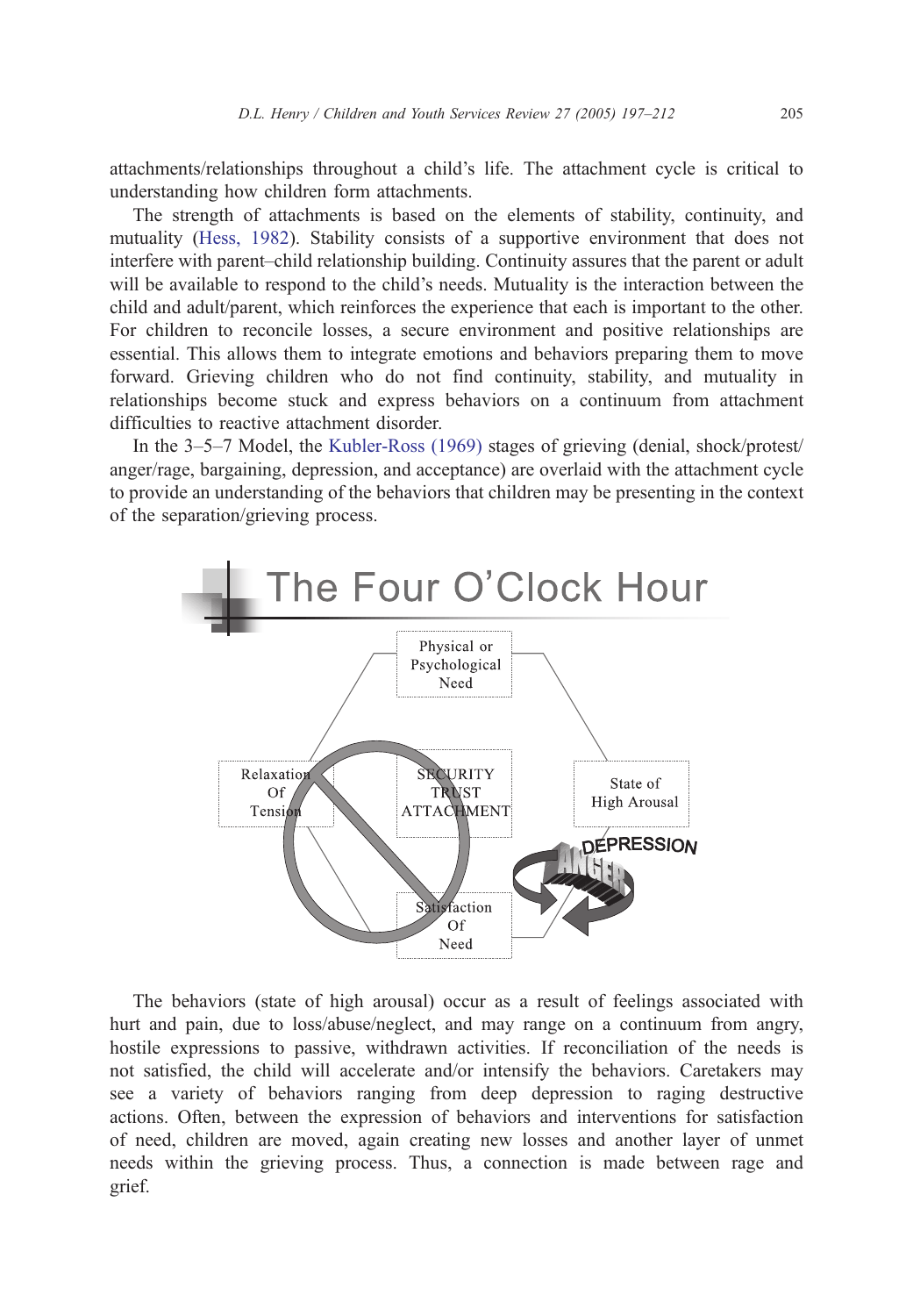Euphemistically, this event is referred to as the "4 o'clock hour"—as the request for removal of the child is sometimes made at this time on a Friday afternoon. Placement decisions are then made for expedience and "bed availability" rather that the best plan to meet the child's needs. Frequently, children remain in these temporarily planned placements and experience another crisis of loss with minimal recognition given to their hurt and pain and no continuity in the grieving process.

The attachment process demonstrates the need for repeated application of the need satisfaction cycle. As the child expresses his/her needs through various behaviors, if the child is satisfactorily responded to, the child will relax until the need/pain is felt again. Understanding this cycle and its interruptions is the work of helping children grieve through the attachment process. Noncompletion of the cycle, in response to a child's needs, either by a caretaker, or through moving the child, interrupts the grieving cycle and does not allow the child to integrate feelings and behaviors and move toward selfunderstanding (actualization).

#### 3.2.4. How will I get there?—(building relationships)

The fourth question, "How will I get there?", is an extension of the third question. Children grieve and reconcile losses in the context of a relationship ([Wolfelt, 1996\)](#page-15-0). When the relationship-building process is terminated, children experience new losses, and further their grieving needs. As the attachment process is "recycled", children build relationships through the establishment of trust and perceptions of security and safety. Safe relationships enable children to reconcile losses as they move through placement into relationships within new families.

As children do this, they are moving through integration into the actualization phase. The repetitive interactions of a reciprocal attachment process, with elements of stability, continuity, and mutuality, will assure that children and families are building more permanent relationships. [Fahlberg \(1991\)](#page-14-0) noted that children's perceptions and environment affect the resolution of their grief.

# 3.2.5. When will I know I belong?—(claiming/safety)

The fifth question advances the resolution of issues from the previous four questions. As children receive more consistency in their need satisfaction and move through the attachment cycle, they are building relationships. The question of "When will I know I belong?" is answered in the claiming process that occurs between children and families. It should also be noted that it frequently occurs at differing rates for a child and family. Repetition of the cycle ensures ongoing interaction between caregiver and child as they attempt to build a relationship around the meeting of needs. For many children and families, this is an ongoing, life long process that requires steady attention and conscious effort.

That sense of belongingness for children where they feel secure, where they have a sense of safety, and where the family is sensitive to their loss issues, helps children with the process of actualizing who they are in new family relationships.

These five questions are intertwined and ongoing. The length of time needed to answer these questions to assist children in their readiness for permanency is undetermined. It is specific to each individual child, to the understanding, patience, and skills of the workers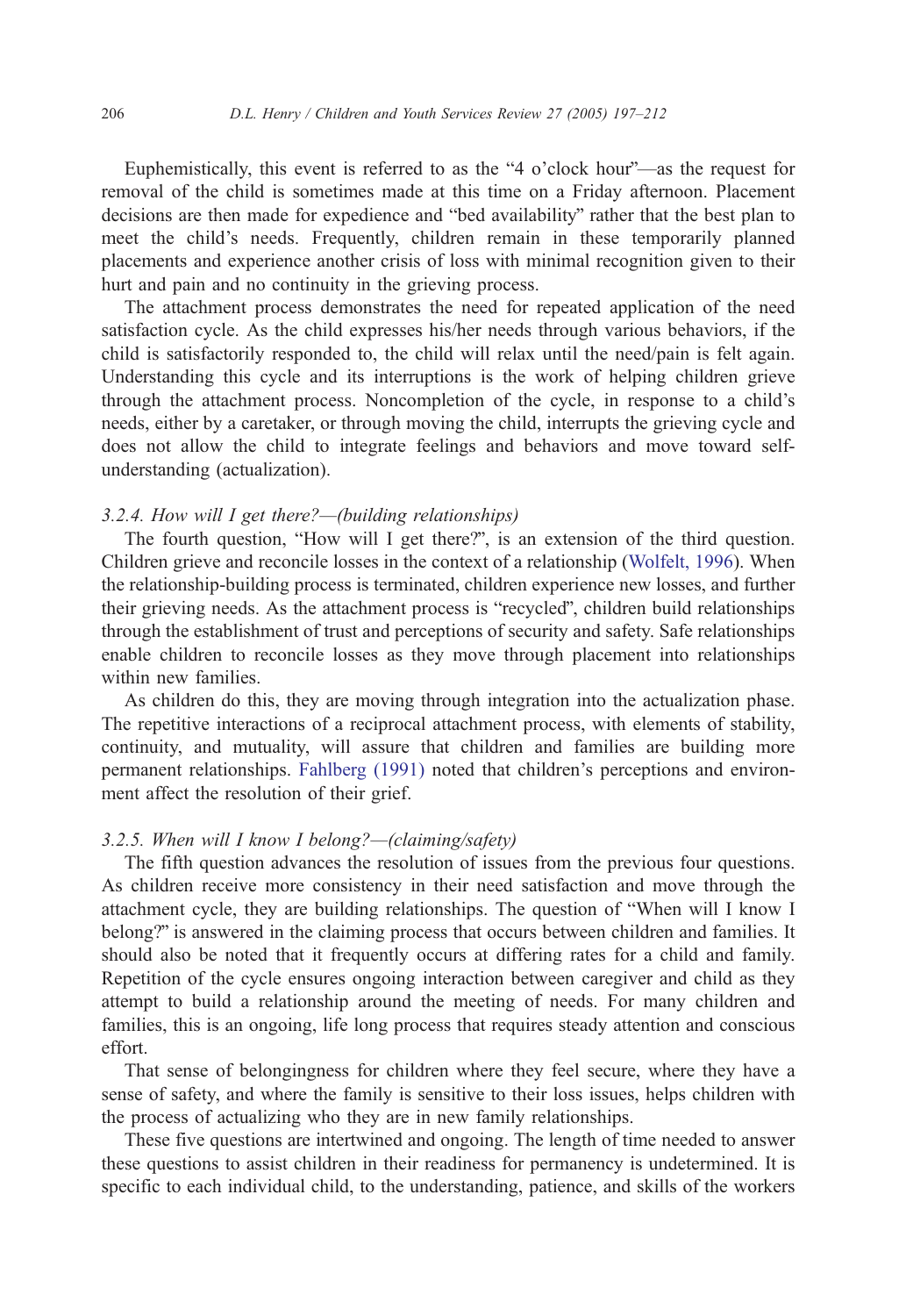engaging the child, and the foster and adoptive families caring for the child, as they prepare the child for permanency.

# 3.3. Critical elements to preparing children

Seven critical elements to preparing children have been identified ([Damiano, 2002\)](#page-14-0) and set the tone and philosophy for working with children. Workers

- ! must engage the child in the process,
- listen to the child's words,
- speak the truth,
- ! validate the child and the child's life story,
- ! create a safe space for the child to do his/her work,
- allow that it is never to late to go back in time, and
- ! acknowledge that pain is part of the process.

Regardless of which developmental pathway the attachment process has taken, children must be assisted in mourning their loss and separation from loved ones. For many this means going back and reexperiencing the traumatic events. It means teaching the caregiver how to give the child permission to feel angry or how to deal with his/ her aching sadness. The clinician may need to probe for feelings the child had hidden from self, and then teach the child various ways in which feelings can be expressed ([James, 1989\)](#page-14-0).

Preparing children for permanent placements depends on age and circumstances, the philosophy and techniques of those doing the preparation, and the agency's approach to the work to be done ([Cole & Donley, 1990\)](#page-14-0). Efforts are made to demystify the child's background, explain current and future behaviors, and prepare the child and new parents for a longer period of adjustment. Several things must happen for children before they are ready for adoption/permanency. These include facing their feelings about their biological family and the separation from them, and dealing with feelings about various moves that may have occurred while in placement. They must realize that as foster children they may be moving again, and be allowed to express feelings of sadness, anger, rejection, or anxiety about the move. Their understanding of adoption and their entitlement to a permanent family must also be addressed.

All of this should be done in the context of going to the "child's world", meeting each child where he/she is to establish a relationship with the worker, foster family, and/or permanent family (adoption, kinship, legal custodianship, biological). The pace at which this work will be done will vary with each child (and the skills of the worker). The child must be told the truth about any loss in a manner appropriate to his/her developmental level. Not telling the child the true facts may cause further trauma because he/she will feel betrayed (and lose trust) when the truth is revealed. Caregivers can inadvertently block the child from going through the grieving process by congratulating the youngster for cooperation, for being "good", and a "quick adjustment". Children may also block their feelings, numbing themselves emotionally, because they are fearful of behaving badly, believing that worse things may happen ([James, 1989\)](#page-14-0).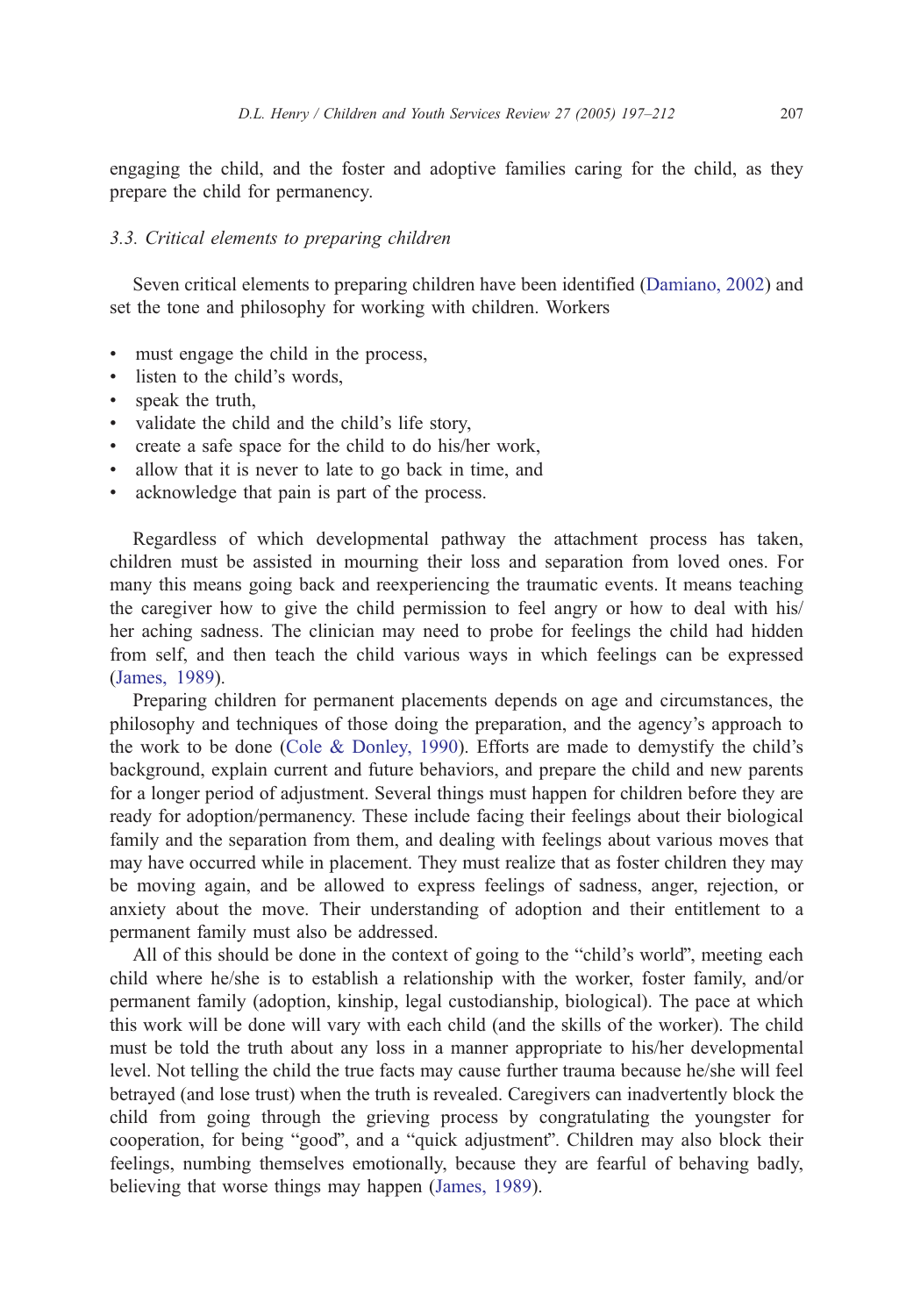Children are often presumed to be prepared for their move into an adoptive home, but they may have never been helped to understand their past separations and grieve their past losses. According to [Jewett \(1978, p. 62\),](#page-14-0) the key to implementing the preparation process rests on the knowledge and skills of the worker.

One of the most important things in the preparation of children for adoption is that the worker herself be properly trained and able to operate effectively; there must be enough time allowed for the child to establish a supportive relationship with the worker, and for the child to do the necessary emotional work to be ready to move.

[Siu and Hogan \(1989b\)](#page-15-0) identified that the reluctance of child welfare workers to deal with separation is due to their own separation anxiety as well as "rescue" fantasies to provide safe environments for abused and neglected children. [Palmer \(1995\)](#page-15-0) conducted a research project that trained workers, and followed their practice, in helping children deal with separation. She references case illustrations that show how difficult it is for workers to deal with children's feelings during the painful process of moving from one place to another. If workers have their own unresolved, unpleasant or threatening feelings, if they have avoided helping the child to deal with loss and rejection, the child may enter a new family still hurting from the past. More time is needed to heal and the trust-building relationship must begin again for the child ([Jewett, 1978\)](#page-14-0).

# 4. Implementation of practice and training

In 2003, the Pennsylvania Department of Public Welfare's Office of Children and Youth adopted the 3–5–7 Model as the basis of practice in preparing children for permanent placement for all children living in the child welfare system. Public and private child care agencies have received training on the model though regional and statewide workshops. On-going training continues to be provided on evaluation findings and specific techniques to advance the quality of these services.

Throughout 2002, a committee of public and private personnel met to formalize activities/exercises as intervention tools and techniques. These were formalized in a manual entitled "recipes for success", which correlates these activities to the tasks and questions of the model. Within the manual, all activities are identified by a symbol to suggest usefulness with each of the five questions. This provides a quick reference for the worker in planning activities with a child. This can be determined by developmental age level, and on which question the child might be working. The activities are child directed depending on comfort level with the exercises. An example of an activity is called: "yellow brick road". In this activity, the child is asked to create on paper, a picture of the type of family they would like to belong to on a permanent basis. This helps the child explore types of families while integrating previous family relationships. It assists in answering the questions of Who am I?, How will I get there?, and When will I know I belong? It is useful for all developmental age levels.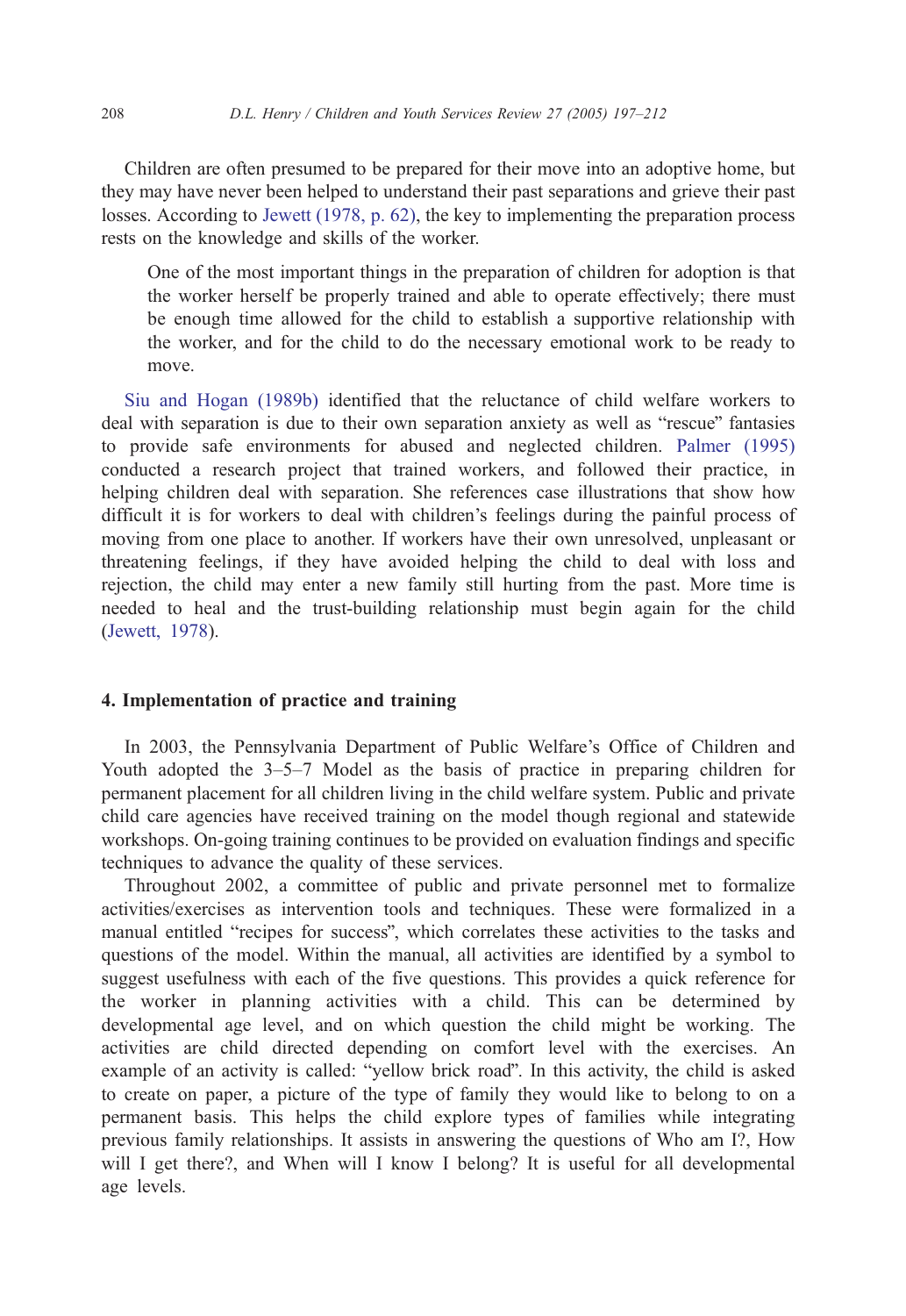# 5. Life story books and other tools

A substantial literature base ([Alexander, 1999; Aust, 1981; Backhaus, 1984;](#page-14-0) Fahlberg, 1991; Fahlberg & Jewett, 1982; Jewett, 1978; Keck & Kulpecky, 1995; McInturf, 1986; McMillan & Wiener,1988; Rycus & Hughes, 1998) has emphasized the importance and value of the life story book or life book for all foster children. Life books are a part of treatment. They connect the past with the present ([Aust, 1981\)](#page-14-0) helping the child to resolve losses through a grief process. "Even children resistant to adoption usually commit themselves to completing a life book" ([Backhaus, 1984;](#page-14-0) McInturf, 1986).

The life book is a useful tool in working with children in the preparation/permanency process towards resolution of losses, formulation of identity, recognition of relationships, and security of the future built on a foundation of the past. It is important that information about the biological family be included, via stories, pictures and other related mementoes that connect the child to his/her biological family. [Sykes and Palmer \(2003\)](#page-15-0) conducted a life book project detailing biological family background information obtained through contact with the child's family.

Life books are a critical tool for the integration and actualization of the preparation process. The life book process assists the child, worker and families in completing the tasks of clarification, integration, and actualization. It also provides, through pictures and words, a tool to assist the child in the grieving process. As a life book is completed with the child, the three elements and five questions help workers and families to know where the child is in the preparation process.

In clarifying who the child has lived with, who they are in terms of their appearance, growth, development of personalities, likes, dislikes, and interests, making journal entries in a life book helps the child formulate a sense of identity (who they are—[identity]). It also allows the child to grieve those losses and feel the hurt and pain of leaving those for whom they have had feelings and those who have cared for them (what happened—[loss] and where are they going—[attachment]).

Integration occurs as the child recognizes membership in a variety of families (loss, identity, and attachment) and uses these experiences towards acceptance of "new" family membership (how will I get there—[relationship building]).

In actualization, the child sees him/herself as a member of the final placement family (when will I know I belong—[claiming] and the acceptance of new identity and relationships).

The seven critical elements form the context for the life book process. Engaging the child and listening to his/her words, in a safe space where the child can do this work, sets the tone for giving the child facts about her/his life and telling the truth using pictures, timelines, and life history grids ([McInturf, 1986\)](#page-15-0). Validating of the child and his/her life story encompasses addressing the child's interpretation of life (the whys) and helps eliminate self-blaming, fantasies, or magical thinking ([Fahlberg & Jewett, 1982\)](#page-14-0). It is never too late to go back and take the child through his/her life story while asking why he/ she thinks particular events happened, expressing feelings and understanding, and eliciting his/her emotional response to his/her life story. As a child disengages with past relationships (closure/good-byes) from the biological family and turns from the past to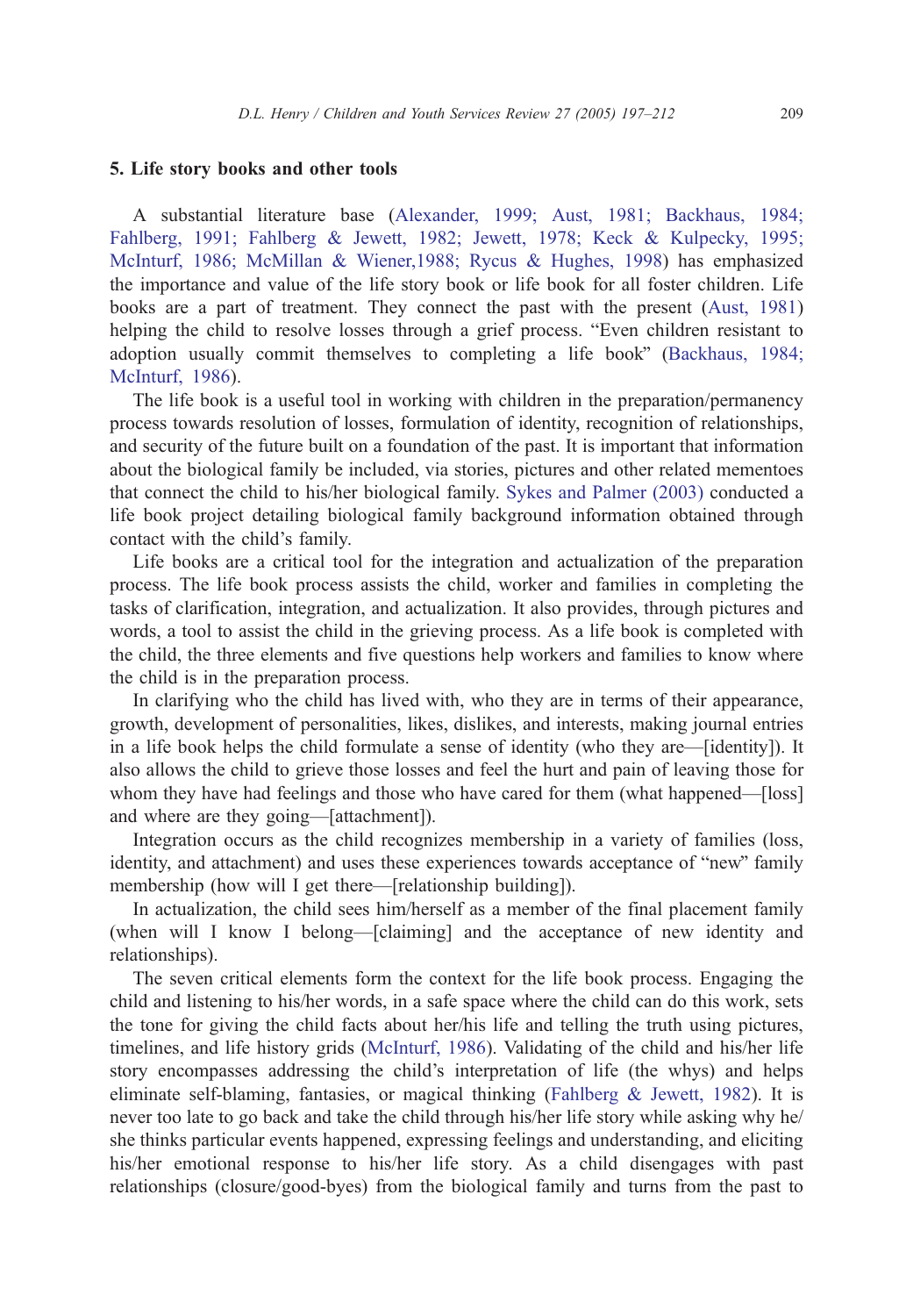the future, pain will be part of the process. Workers can help the child understand and safely experience that pain.

Other useful tools and techniques that may be used in conjunction with the life book process include life maps, timelines, collages, water, clay, pictures, role plays, picture taking, books and movies, audio and video taping, and genograms. A variety of activities and techniques are discussed in the book "Adopting the Hurt Child" (Keck  $& Kulpecky, 1995$ ).

# 6. Summary

Implementing the 3–5–7 Model of child preparation as a standard of practice establishes a common language among those working with children in placement situations. Within a framework of helping the child to understand life events (the three tasks), the worker uses a variety of techniques/tools to assist children in answering conceptual questions (the five questions) that help them make the transition from primary and secondary traumas to permanency. All of this is conducted within the context of practice skills (the seven skill elements) to engage the child in a process to reconcile their losses as they move towards permanency in a family. Standardizing language and practice is useful in assuring continuity in the preparation process. If the preparation becomes interrupted because the child is moved or assigned a new worker, the preparation work can continue. Subsequent workers and/or families can resume the effort at the point of interruption so that the child does not have to restart the entire emotional/grieving process. Documentation will confirm what work has been completed within the model and what remains to be done. The 3–5–7 Model provides continuity and consistency towards the goal of permanency.

#### 7. Implications for research

Results-based research of this model is now being developed to support the usefulness of this intervention as a best practices approach to working with children. Pre- and postpreparation surveys will be conducted with workers implementing the model, with children (age appropriate) who participate in this preparation process, and with families who currently parent the children. Data will also be collected to determine to what degree children have reconciled losses, achieved attachment, affirmed identity, and exhibited a willingness to commit to a family.

Outcomes will measure the usefulness of the model in terms of the goals of safety, permanency, and well-being; for example, knowing if and how children, who have been in out-of-home care, reconcile losses; predictors of those children who "make it" and those who do not; do those children who are ready have a higher self esteem; and can success for children in new families be predicted? Although there is consensus within the child welfare field that these goals are valid, there are no established outcome measures to assess performance related to them. This model provides an exciting new practice approach to guide the work with our children towards having permanent families where they feel safe and will have their needs met.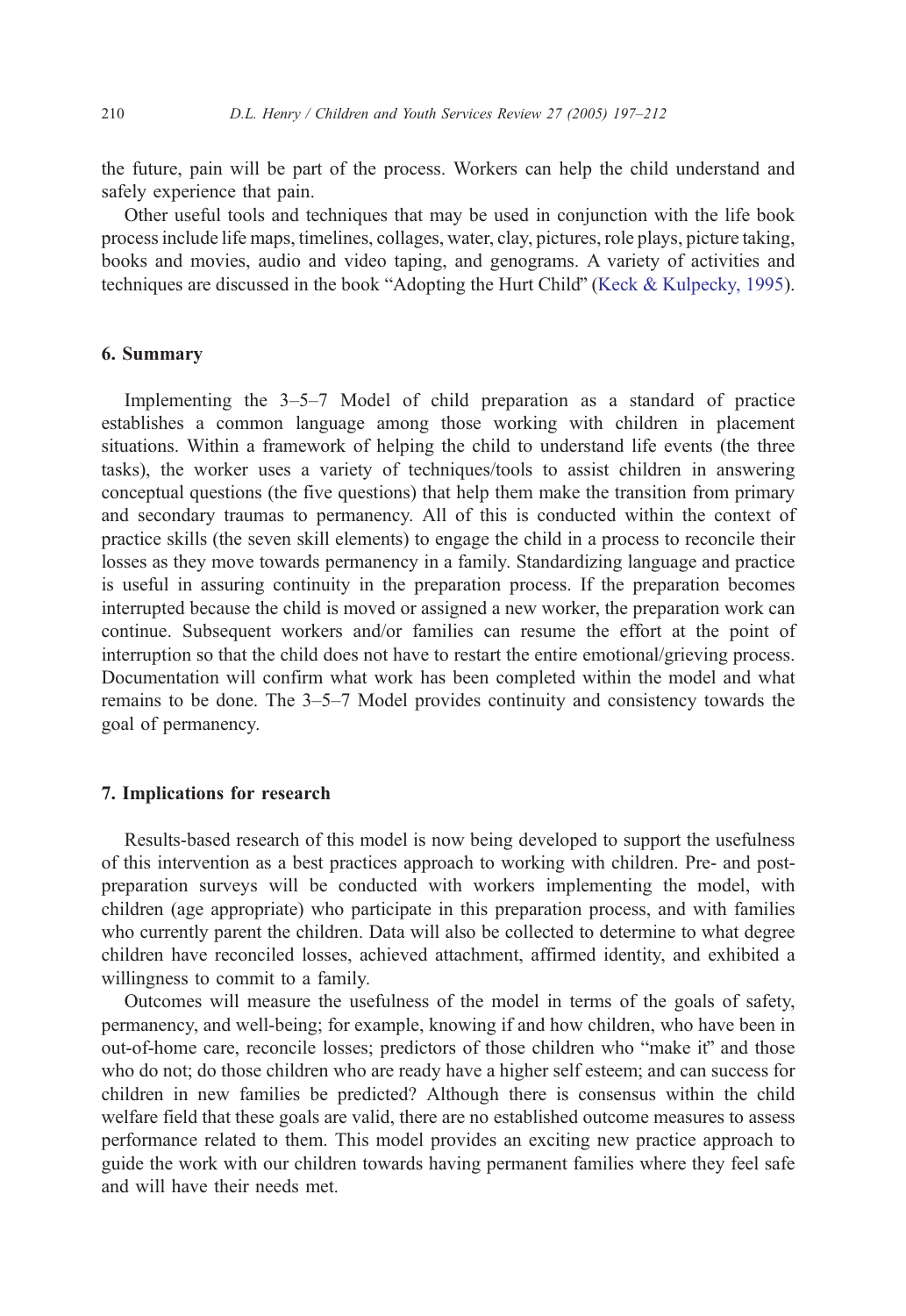# <span id="page-14-0"></span>References

- Alexander, D. M. (1999). Children changed by trauma: A healing guide. Oakland, CA: New Harbinger Publications.
- Aust, P. H. (1981). Using the life story book in treatment of children in placement. Child Welfare, 60(8), 535–6; 553–560.
- Backhaus, K. A. (1984). Life books: Tool for working with children in placement. Social Work, 29(N/D),  $551 - 554.$
- Berman, L. C. (1986). Foster parents as a resource in preparing children for placement. Adoption and Fostering,  $10(2)$ ,  $40-43$ .
- Bothun, L. (1994). Dialogues about adoption: Conversations between parents and their children. Chevy Chase, MD: Swan Publications.
- Bowlby, J. (1980). Loss: Sadness and depression. New York: Basic Books.
- Bowlby, J. (1982). Attachment and loss: Retrospect and prospect. American Journal Orthopsychiatry, 52(4),  $664 - 678.$
- Bowlby, J. (1988). A secure base: Parent–child attachment and healthy human development. U.S.A.: Basic Books.
- Brodzinsky, D. M., & Schechter, M. D. (1990). The psychology of adoption. New York: Oxford University Press.
- Child Welfare League of America (2000). Standards of excellence for adoption services. Washington, DC: Child Welfare League of America.
- Cole, E. S., & Donley, K. S. (1990). History, values, and placement policy issues in adoption. In D. Brodzinsky, & M. Schechter (Eds.), The psychology of adoption (pp. 273–294). New York: Oxford University Press.
- Damiano, J. (2002). Preparing children for permanency. Unpublished manuscript. Coordinator, Pennsylvania statewide adoption network. Harrisburg, PA.
- Donley-Zeigler, K. S. (1996). Preparing children for adoption. Presentation to Pennsylvania statewide adoption network conference (March). Philadelphia.
- Donovan, D. M., & McIntyre, D. (1990). Healing the hurt child. New York: W.W. Norton and Company.
- Edelstein, S. B., Burge, D., & Waterman, J. (2001). Helping foster parents cope with separation, loss, and grief. Child Welfare,  $80(1)$ ,  $5-25$ .
- Erikson, E. H. (1963). Childhood and society. New York: W.W. Norton.
- Fahlberg, V. I. (1979). Attachment and separation: Putting the pieces together. Ann Arbor, Michigan: Department of Social Services.
- Fahlberg, V. I. (1991). A child's journey through placement. Indianapolis, IN: Perspectives Press.
- Fahlberg, V. I., & Jewett, C. L. (1982). Preparing children for adoption. Resource book for the in-service training curriculum for adoption workers in the placement of children with special needs. Washington, DC: Children's Bureau.
- Grabe, P. V. (1990). The definitions. In P. Grabe (Ed.), *Adoption resources for mental health professionals* (pp.  $51 - 75$ ). New Brunswick (U.S.A.): Transaction Publishers.
- Gries, L. T. (1986). The use of multiple goals in the treatment of foster children with emotional disorders. Professional Psychology: Research and Practice, 17(5), 381 – 390.
- Henry, D. L. (1999). Resilience in maltreated children: Implications for special needs adoption. Child Welfare, 78(5), 519 – 540.
- Hess, P. (1982 (Jan)). Parent–child attachment concept: Crucial for permanency planning. Social Casework: The Journal of Contemporary Social Work, 46-53.
- Horner, R. D. (2000). A practitioner looks at adoption research. Family Relations, 49(4), 473 477.
- James, B. (1989). Treating traumatized children: New insights and creative interventions. Lexington, Mass: Lexington Books.
- James, B. (1994). Handbook for treatment of attachment-trauma problems in children. New York: The Free Press.
- Jewett, C. L. (1978). Adopted the older child. Boston: Harvard Common Press.
- Jewett Jarrati, C. (1994). Helping children cope with separation and loss. Boston: Harvard Common Press.
- Kagan, R. M. (1980). Using redefinition and paradox with children in placement who provoke rejection. Child Welfare, 59(9), 551-559.